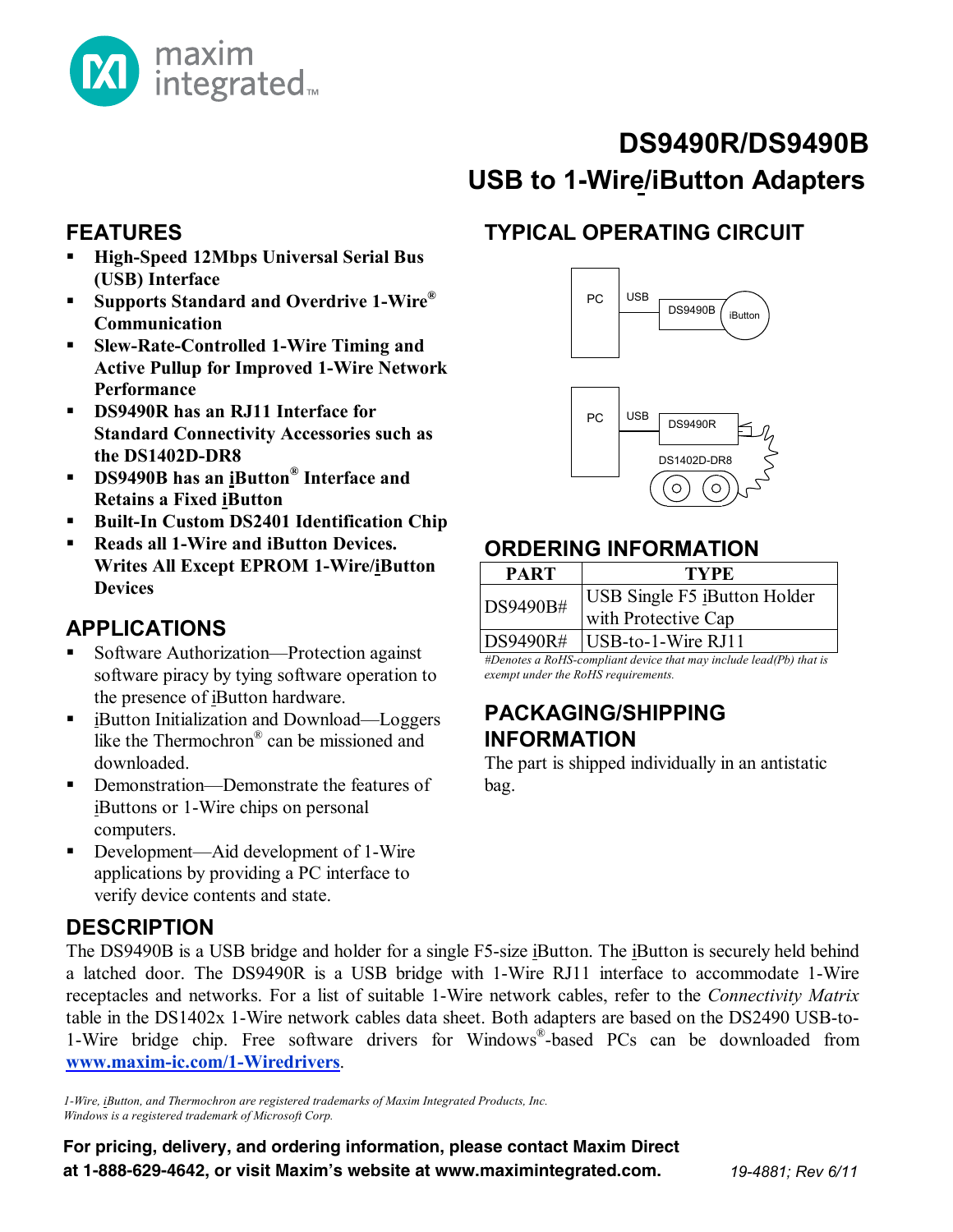#### **Figure 1. DS9490R**



**Figure 2. DS9490B** 



**\*Note:** To eject an iButton, insert a straightened paper clip into the side access hole of the DS9490B. Push the paper clip in the direction of the iButton. A different iButton can then be inserted. The data contact faces down and away from the embossed 'i'. Before inserting the paper clip disconnect the DS9490B from the USB bus.

Each USB bridge contains a unique built-in identification chip. The identification chip is a custom DS2401 that is a 64-bit ID number (see Figure 3).

## **Figure 3. DS2401 ID CHIP 64-BIT LASERED ROM**

| MSB |                   |     |                                    |       |                                |      | LSB                               |     |
|-----|-------------------|-----|------------------------------------|-------|--------------------------------|------|-----------------------------------|-----|
|     | 8-BIT<br>CRC CODE |     | $12-BIT$<br><b>FIXED</b><br>(000h) |       | 36-BIT SERIAL<br><b>NUMBER</b> |      | <b>8-BIT FAMILY</b><br>CODE (81h) |     |
|     | MSB               | LSB | MSB                                | I SB. | MSB                            | LSB. | MSB                               | LSB |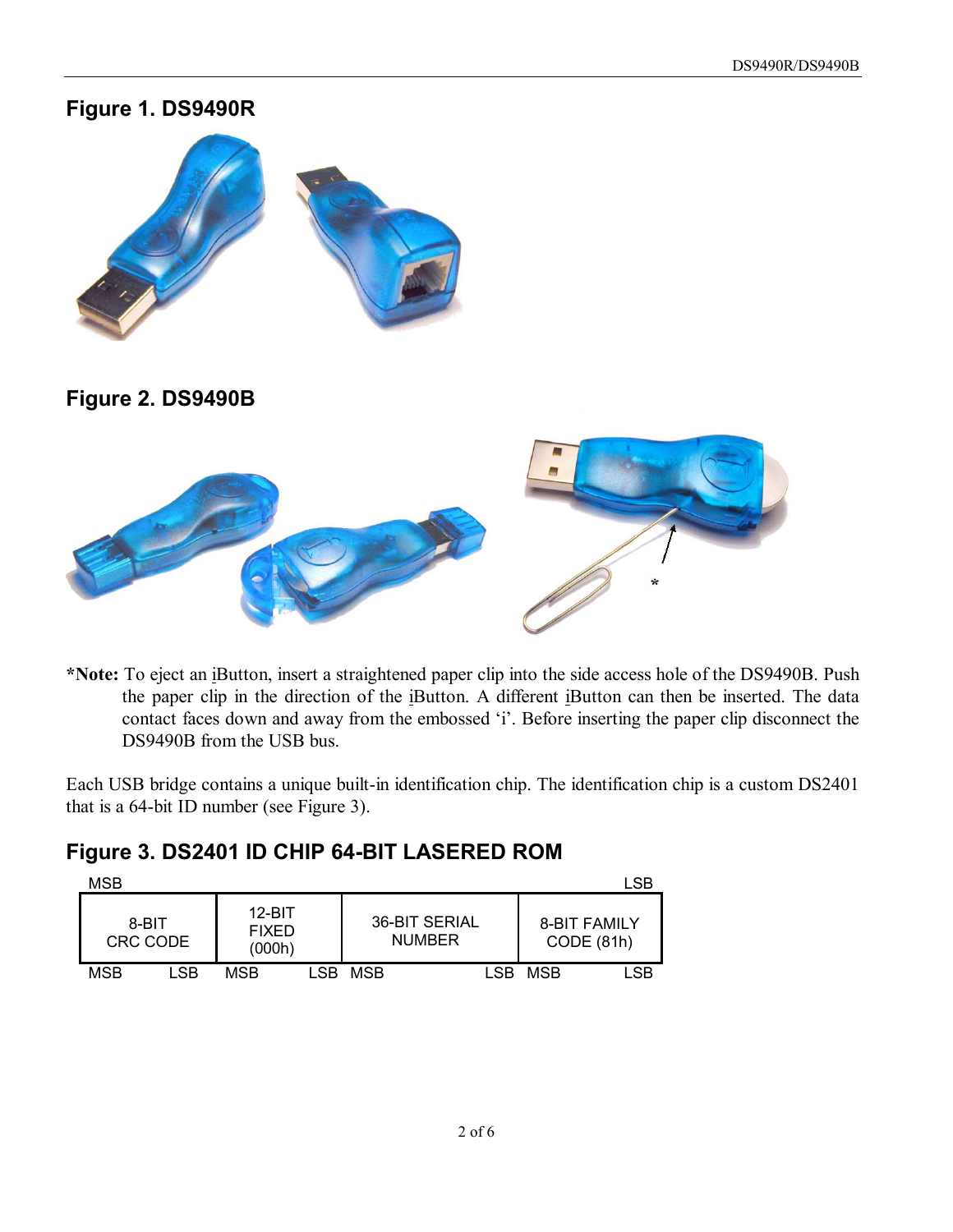# **DS9490R/DS9490B**

# **PIN CONFIGURATION**

# **Figure 4. 1-Wire RJ11 SOCKET FOR DS9490R**

| <b>PIN</b>   | <b>SIGNAL</b><br><b>NAME</b> | <b>DESCRIPTION</b>        |  |
|--------------|------------------------------|---------------------------|--|
|              | V <sub>DD</sub>              | 5VDC Output               |  |
| $\mathbf{2}$ | <b>GND</b>                   | Power Ground              |  |
| 3            | <b>OW</b>                    | 1-Wire Data               |  |
| 4            | GND_OW                       | 1-Wire Return             |  |
| 5            | suso                         | <b>USB Suspend Output</b> |  |
| 6            | N.C.                         | No Connection             |  |



# **Figure 5. iButton SOCKET FOR DS9490B**

| <b>PIN</b> | <b>SIGNAL</b><br><b>NAME</b> | <b>DESCRIPTION</b> |
|------------|------------------------------|--------------------|
|            | ΩW                           | 1-Wire Data        |
| כי         | GND OW                       | 1-Wire Return      |





**\*Note:** The data contact faces down and away from the embossed 'i'. Once the iButton is inserted in the enclosure, snap the end cap over it. The end cap is removed by depressing the release tab with a paper clip, swinging it fully open, and sliding out the hinge.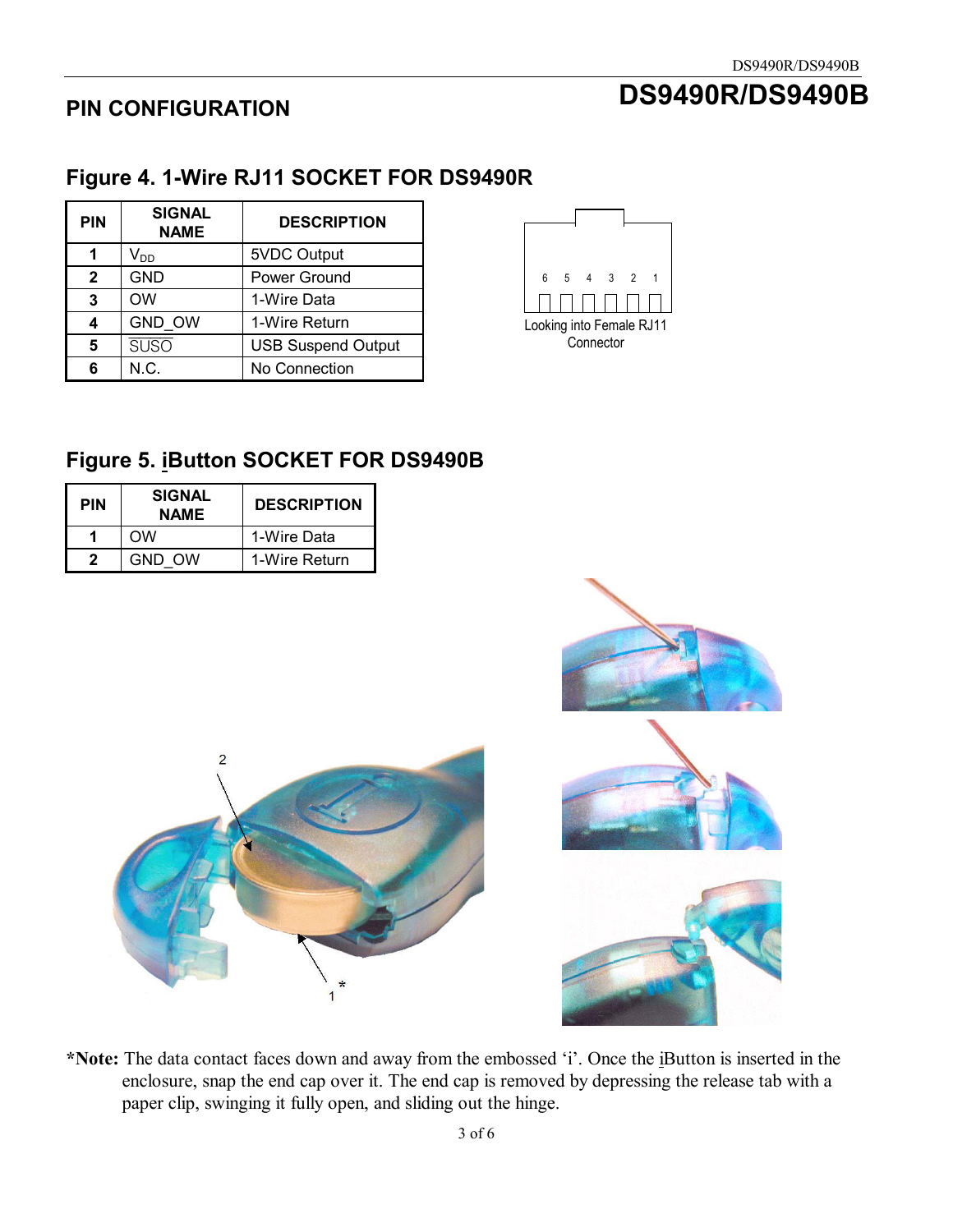# **MECHANICAL DIMENSIONS**

All dimensions are in millimeters.

## **Figure 6. DS9490R**



| Storage   | Relative humidity, noncondensing | 95%                                    |
|-----------|----------------------------------|----------------------------------------|
| Storage   | Duration                         | 1yr (max) at 95%RH and $+85^{\circ}$ C |
| Operating | Temperature                      | $0^{\circ}$ C to +70 $^{\circ}$ C      |
| Operating | Relative humidity, noncondensing | 80%                                    |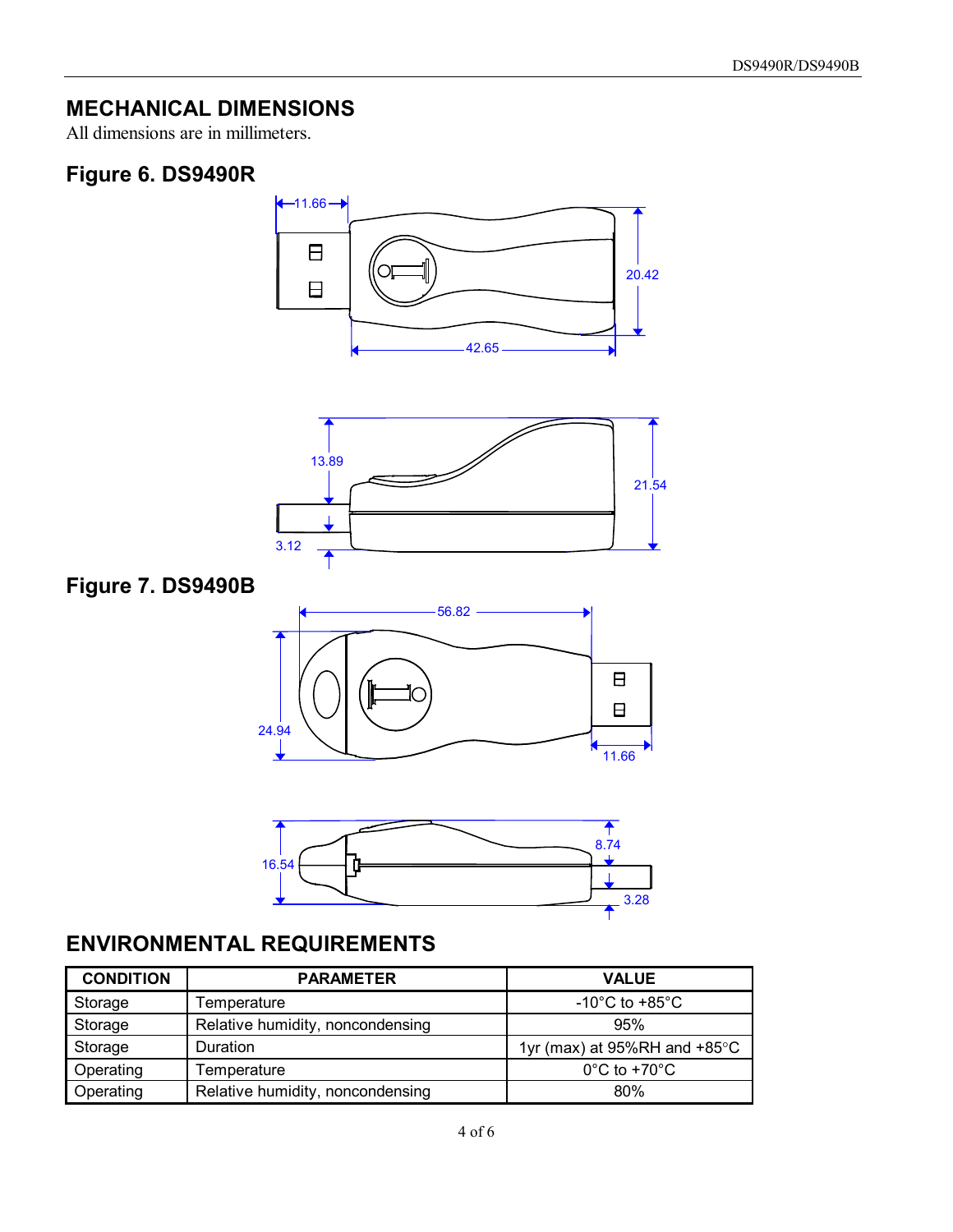**DS9490R/DS9490B** 

# **ELECTRICAL CHARACTERISTICS**

| <b>PARAMETER</b> | <b>SPECIFICATION</b>                              |
|------------------|---------------------------------------------------|
| I USB I/F        | As defined in Chapter 7 of the USB Specification* |
| 1-Wire I/F       | See the DS2490 data sheet**                       |

The DS9490R and DS9490B consume 58mA in USB active mode and 0.5mA in suspend mode\*. The DS9490R has the  $V_{BUS}$  power and ground available on the RJ11 connector. In active mode the current available to an externally powered fixture is 42mA\* (100mA to 58mA); however it is recommended that no more than 25mA be used. An external circuit can detect when the module is in suspend by monitoring the SUSO signal on Pin 5 of the RJ11 connector. When this condition is detected, the external circuit must also go into a low power state. **NOTE**: The SUSO pin of the DS2490 is an open drain output and requires a pullup resistor to create a valid signal. See the DS2490 data sheet for the conditions where SUSO is active. Revision C of the DS9490R and all revisions of the DS9490R# have  $\overline{SUSO}$  routed to the RJ11 connector. The availability of SUSO at the RJ11 connector is not production tested. Therefore, before relying on SUSO in an application, first verify the presence of this signal with the particular adapter.

\*Guaranteed by design, not production tested.

\*\*Tested at DS2490 component level.

#### **Figure 8. FUNCTIONAL DIAGRAM**